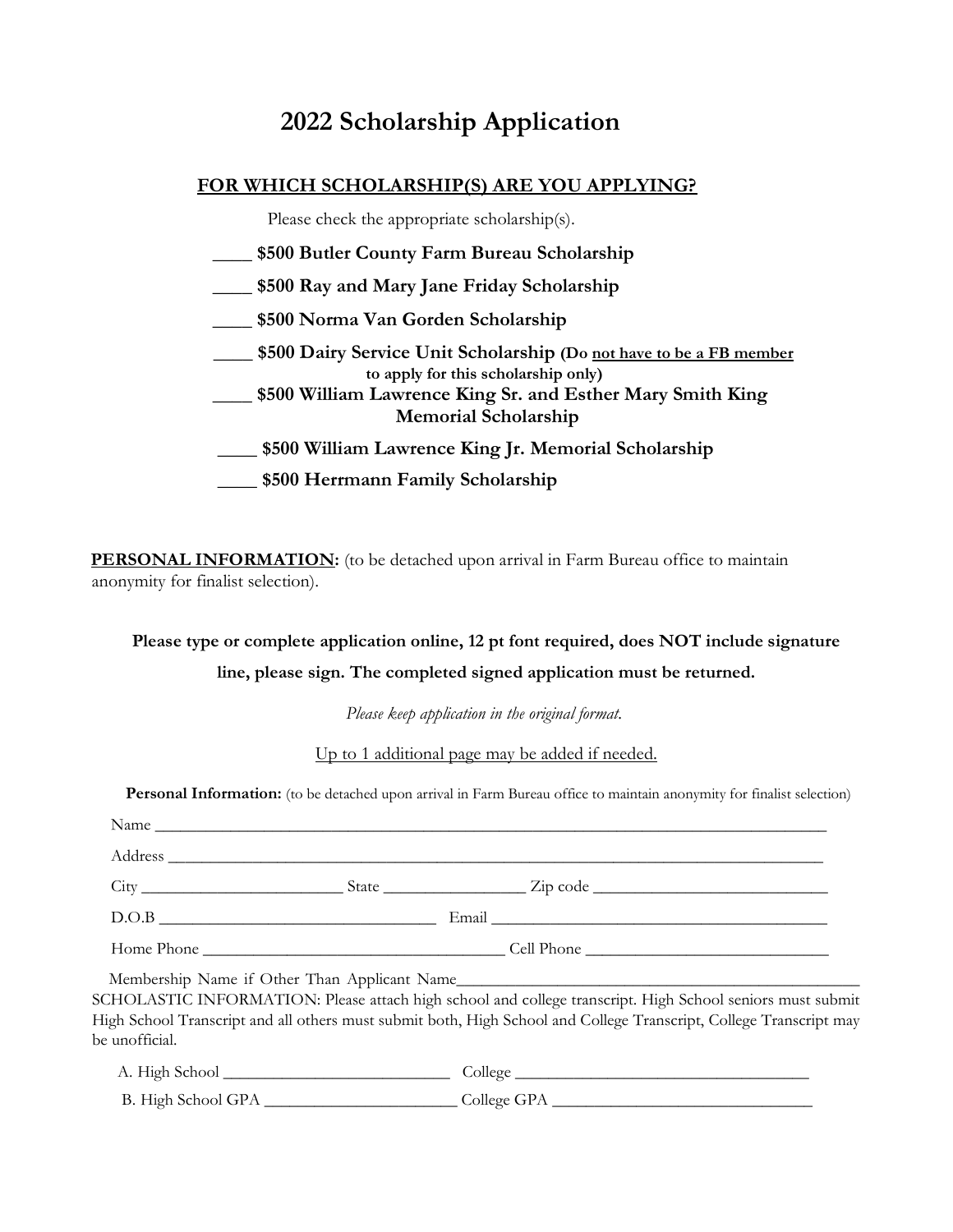#### 1. STATEMENT OF APPLICANT:

I pledge this application was completed by the applicant and the records are true, complete and accurate. 

## 2. REFERENCES: PLEASE ATTACH ONE CURRENT LETTER OF REFERENCE FROM AN ADVISOR/TEACHER/EMPLOYER/CLERGY/ETC.

#### 3. EDUCATION INFORMATION:

A. Name and address of college, trade, or technical school you plan to attend/or currently are attending.

#### 4. FARM BUREAU KNOWLEDGE:

A. What has Farm Bureau, as an organization, contributed to Butler County and what role do you think Farm Bureau will play in your future?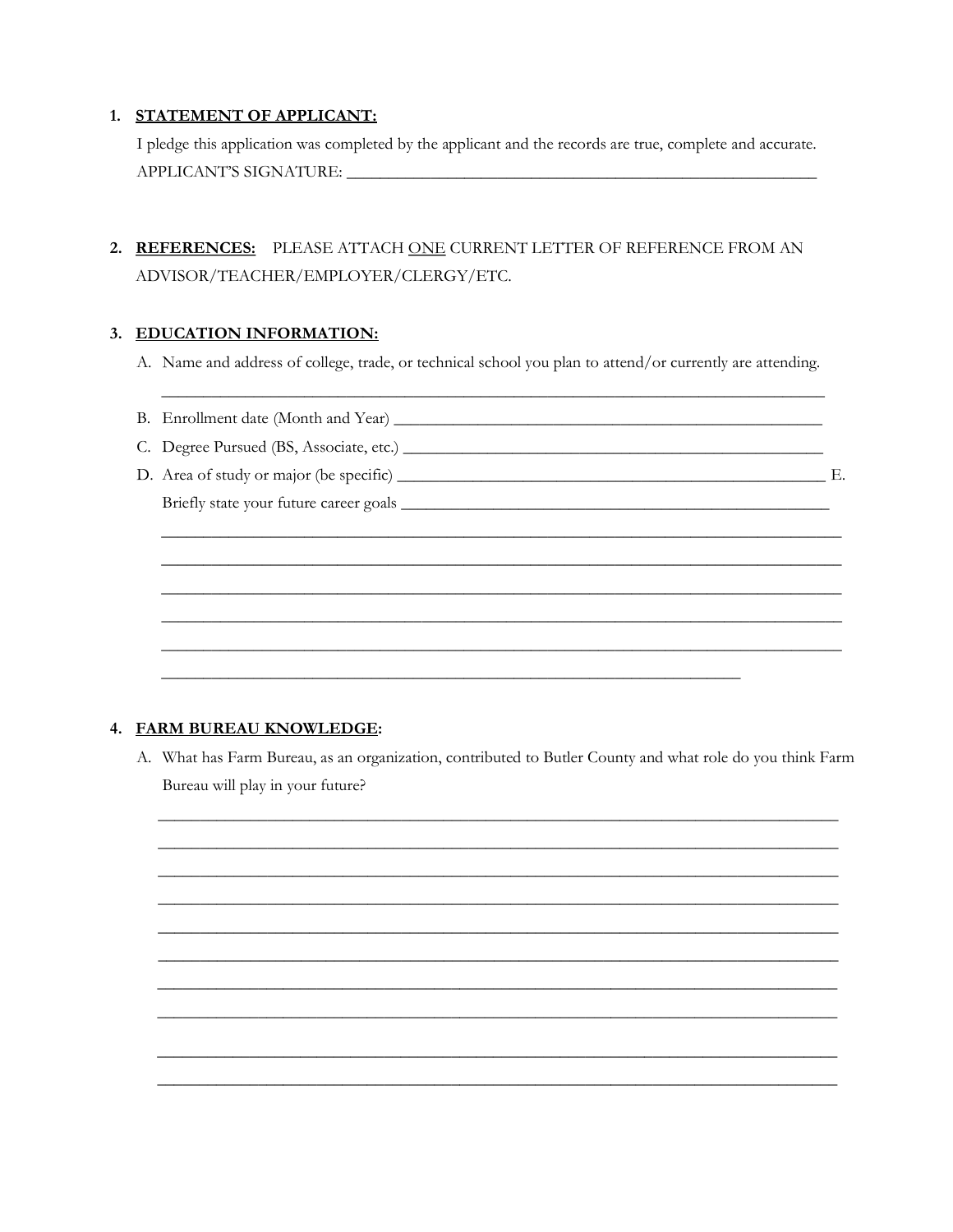| 5. SCHOOL ACTIVITIES: (FFA, FCCLA, Sports, Drama, Academics, etc.) |  |
|--------------------------------------------------------------------|--|
|--------------------------------------------------------------------|--|

A. List any scholastic distinctions or honors you have received, and leadership roles.

B. List any high school or college activities in which you have participated. Include dates.

6. COMMUNITY PARTICIPATION: (4-H, Church, FB Youth or anything as a volunteer)

A. List the various activities in which you have participated and various leadership roles/personal achievements in which you have served. Please include dates.

B. Please list community service activities in which you have participated outside of school.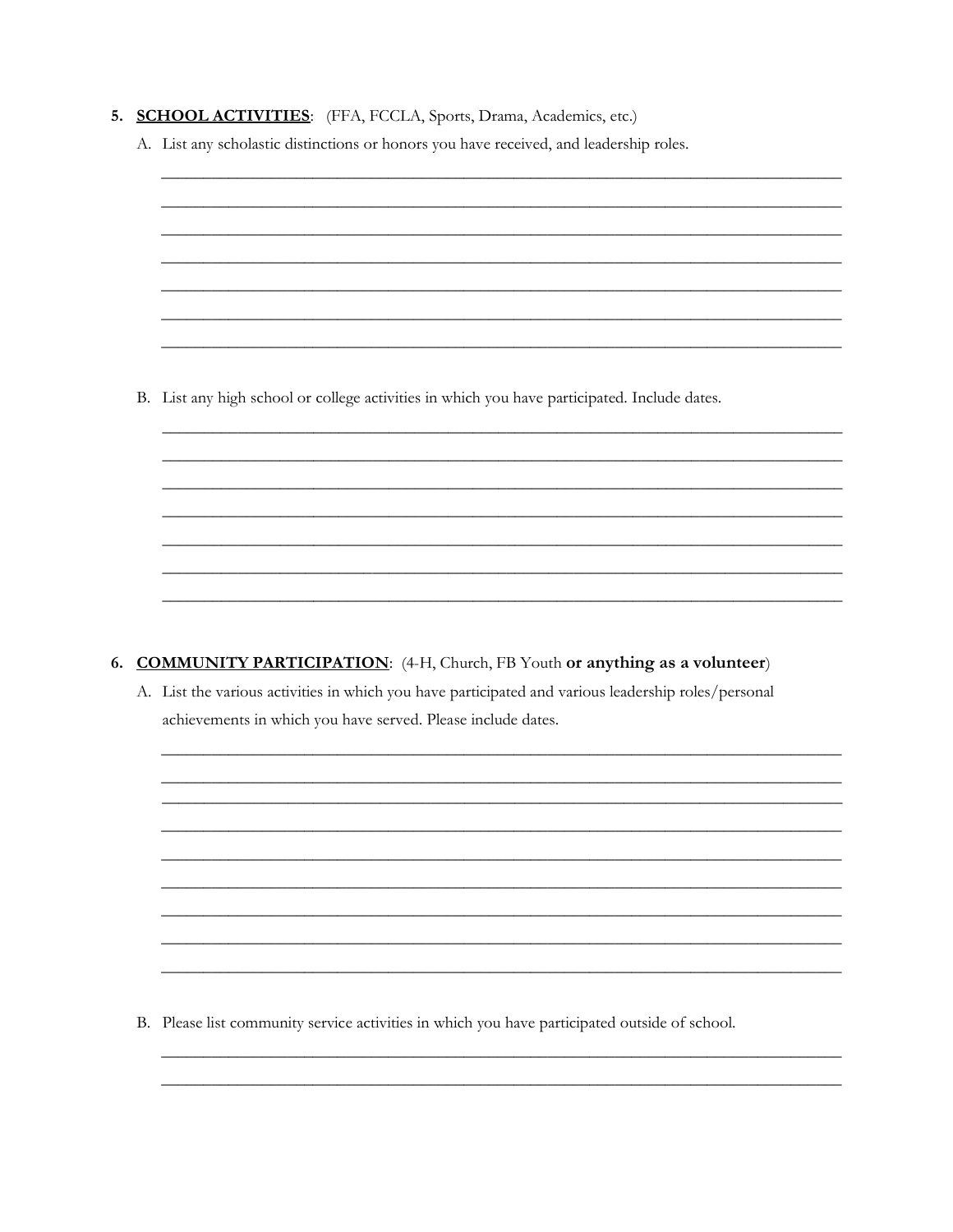#### 7. WORK EXPERIENCE:

A. List your various work experiences (outside employers or self-employment). Please include dates.

B. Describe your home and/or farm responsibilities:

#### 8. ESSAY (All applicants must complete)

In 250 words or less, state your personal reasons and needs for applying for a Farm Bureau Scholarship.